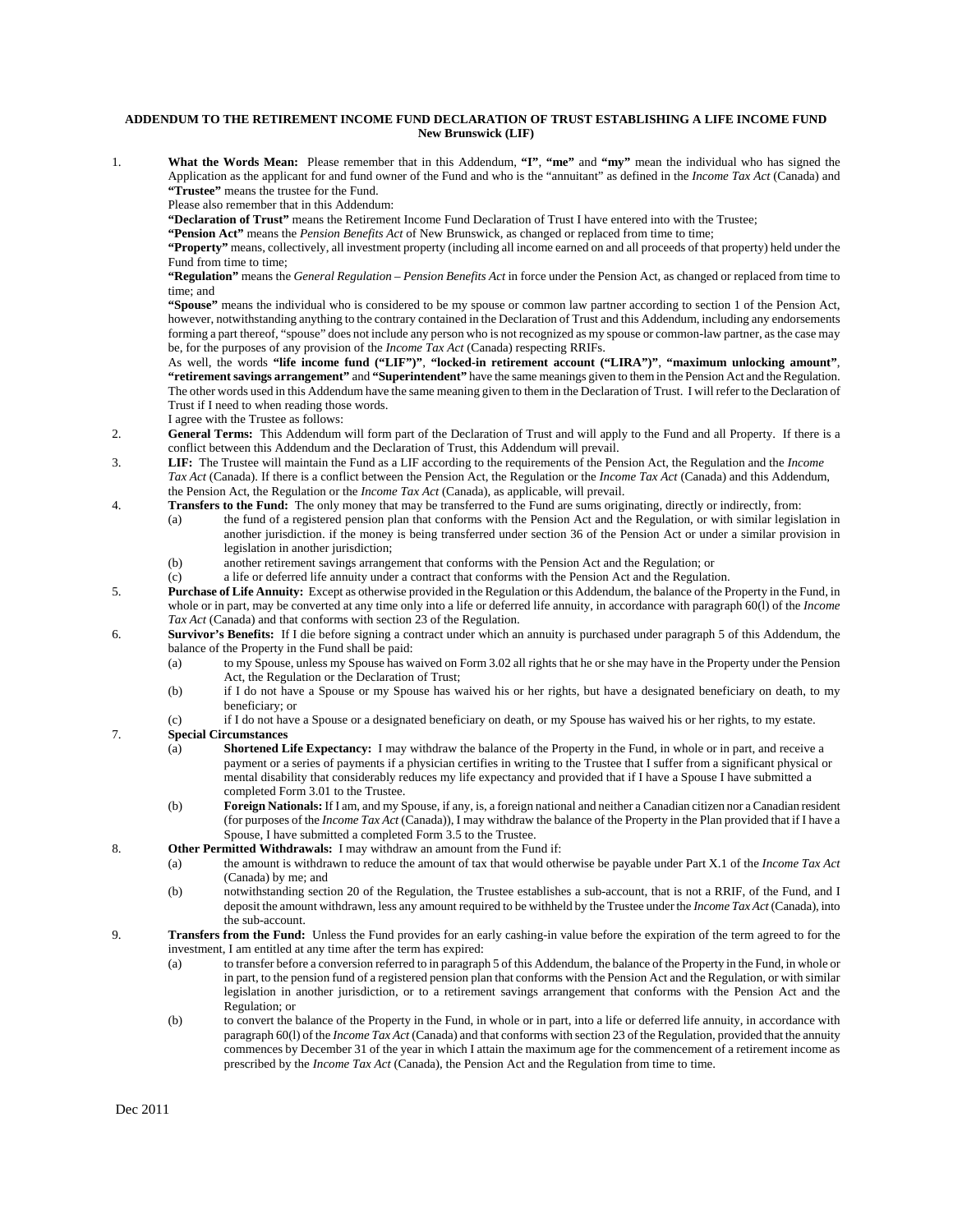- 10. **Conditions for Transfer:** Before transferring Property in the Fund under paragraph 9 of this Addendum, the Trustee and I will complete the appropriate portions of Form 3.2 and the Trustee will forward the form, with the Property being transferred, to the transferee financial institution.
- 11. **Division on Marriage Breakdown:** The commuted value of the benefits provided under the Fund shall be determined in accordance with the Pension Act and the Regulation if it is divided under section 44 of the Pension Act, and sections 27 to 33 apply with the necessary modifications to the division, on breakdown of a marriage or common-law partnership, of the Property in the Fund.
- 12. **No Assignment:** No Property in the Fund shall be assigned, charged, alienated, anticipated, given as security or subjected to execution, seizure, attachment or other process of law except under section 44 of the Pension Act (breakdown of a marriage or common-law partnership) or subsection 57(6) of the Pension Act (orders for support or maintenance), and any transaction in contravention of this paragraph of the Addendum is void.
- 13. **No Withdrawals:** No Property in the Fund shall be commuted or surrendered during my lifetime, except under paragraphs 7 or 8 of this Addendum, section 44 of the Pension Act (breakdown of a marriage or common-law partnership) or subsection 57(6) of the Pension Act (orders for support or maintenance), and any transaction in contravention of this paragraph of the Addendum is void.
- 14. **Amendments:** An amendment to the Declaration of Trust shall not be made:
	- (a) that would result in a reduction of the benefits arising from the Fund unless I am entitled, before the effective date of the amendment, to transfer the balance of the Property in the Fund in accordance with paragraph 9 of this Addendum and, unless a notice is delivered to me at least 90 days before the effective date, describing the amendment and the date on which I may exercise the entitlement to transfer;
	- (b) unless the Fund, as amended, remains in conformity with the Pension Act and the Regulation; or
	- (c) except to bring the Fund into conformity with requirements under an Act of the Legislature or other legislation in another jurisdiction.
- 15. **Transfer of Investment Securities:** A transfer under subclause 9(a) or 14(a) of this Addendum may, at the Trustee's option and if not otherwise stipulated in the Declaration of Trust, be effected by the remittance to me of the investment securities respecting the Fund.
- 16. **Time for Transfer:** Unless the Fund provides for an early cashing-in value before the expiration of the term agreed to for the investments, if there is Property in the Fund that may be transferred under subclause 9(a) or 14(a) of this Addendum, such Property shall be transferred no more than 30 days after my application for transfer.
- 17. **Income Entitlement:** I will be paid an income, the amount of which may vary annually, and that will commence not later than the last day of the second fiscal year of the Fund and will continue until the day on which the entire balance of the Property in the Fund is converted into a life annuity.
- 18. **Fiscal Year:** The fiscal year of the Fund ends on December 31 of each year and will not exceed 12 months.
- 19. **Establishment of Income:** The amount of income payable during each fiscal year of the Fund shall be established by me once every year at the beginning of that fiscal year of the Fund, or at intervals of greater than one year if:
	- (a) the Trustee guarantees the rate of return of the Fund during each such interval; and
	- (b) such intervals end at the end of the fiscal year of the Fund.
- 20. **Amount of Income:** Subject to paragraphs 21, 22 and 23 of this Addendum, the amount of income payable during a fiscal year of the Fund will not be more than "M" or less than "m", with each being calculated in accordance with the following formulas:<br> $M = C/F$  and  $m = C/H$ 
	- $M = C/F$  and
	- where
	- $C =$  the balance of the Property in the Fund on the first day of the fiscal year;
	- F = the value, on the first day of the fiscal year, of a guaranteed pension, the annual payment of which is \$1 payable on the first day of each fiscal year between the first day of the first fiscal year and December 31, inclusive, of the year in which I attain 90; and
	- H = the number of years between January 1 of the year in which the calculation is made and December 31 of the year in which I attain 90, inclusive;

except that if the maximum amount is less than the minimum amount required under the *Income Tax Act* (Canada), that minimum amount will prevail.

- 21. **First Fiscal Year:** For the purposes of paragraph 20 of this Addendum, for the first fiscal year of the Fund, the limit "m" will be equal to zero, except to the extent that the *Income Tax Act* (Canada) requires the payment of a higher amount.
- 22. **Transfers from Other LIFs:** If the Property in the Fund is derived from money transferred directly or indirectly during the first fiscal year of the Fund from another LIF of mine, the limit "M" in paragraph 20 of this Addendum will be equal to zero, except to the extent that the *Income Tax Act* (Canada) requires the payment of a higher amount.
- 23. **Calculation of Guaranteed Pension:** The value of "F" in a calculation under paragraph 20 of this Addendum will be established by the Trustee and I at the beginning of each fiscal year of the Fund by using:
	- (a) an interest rate of not more than 6% per year; or
	- (b) for the first 15 years after the valuation of the Fund, an interest rate exceeding 6% per year if that rate does not exceed the interest rate obtained on long-term bonds issued by the Government of Canada for the month of November preceding the calendar year in which the calculation is made, as published in the Bank of Canada Review as CANSIM Series V122487 (or any other reference CANSIM rate prescribed by the Regulation) and using an interest rate not exceeding 6% in subsequent years.
- 24. **Intervals of More Than One Year:** If the amount of income payable to me is established under paragraph 19 of this Addendum at intervals that are greater than one year:
	- (a) paragraphs 20 to 23 of this Addendum apply with the necessary modifications to the establishment of the amount of income payable in each fiscal year in the interval; and
	- (b) the amount shall be established at the beginning of the first fiscal year in the interval.
- 25. **Transfers to a RRIF:** Notwithstanding paragraph 20 of this Addendum, I may request that the Superintendent approve the transfer of an amount from the Fund to a RRIF as defined in the *Income Tax Act* (Canada), that is not a LIF, by filing with the Superintendent a completed Form 3.3 and Form 3.4, and the Superintendent shall approve the transfer if:
	- (a) an amount has never previously been transferred under this paragraph of the Addendum on my behalf; and
	- (b) the amount to be transferred is not greater than the maximum unlocking amount.

Dec 2011